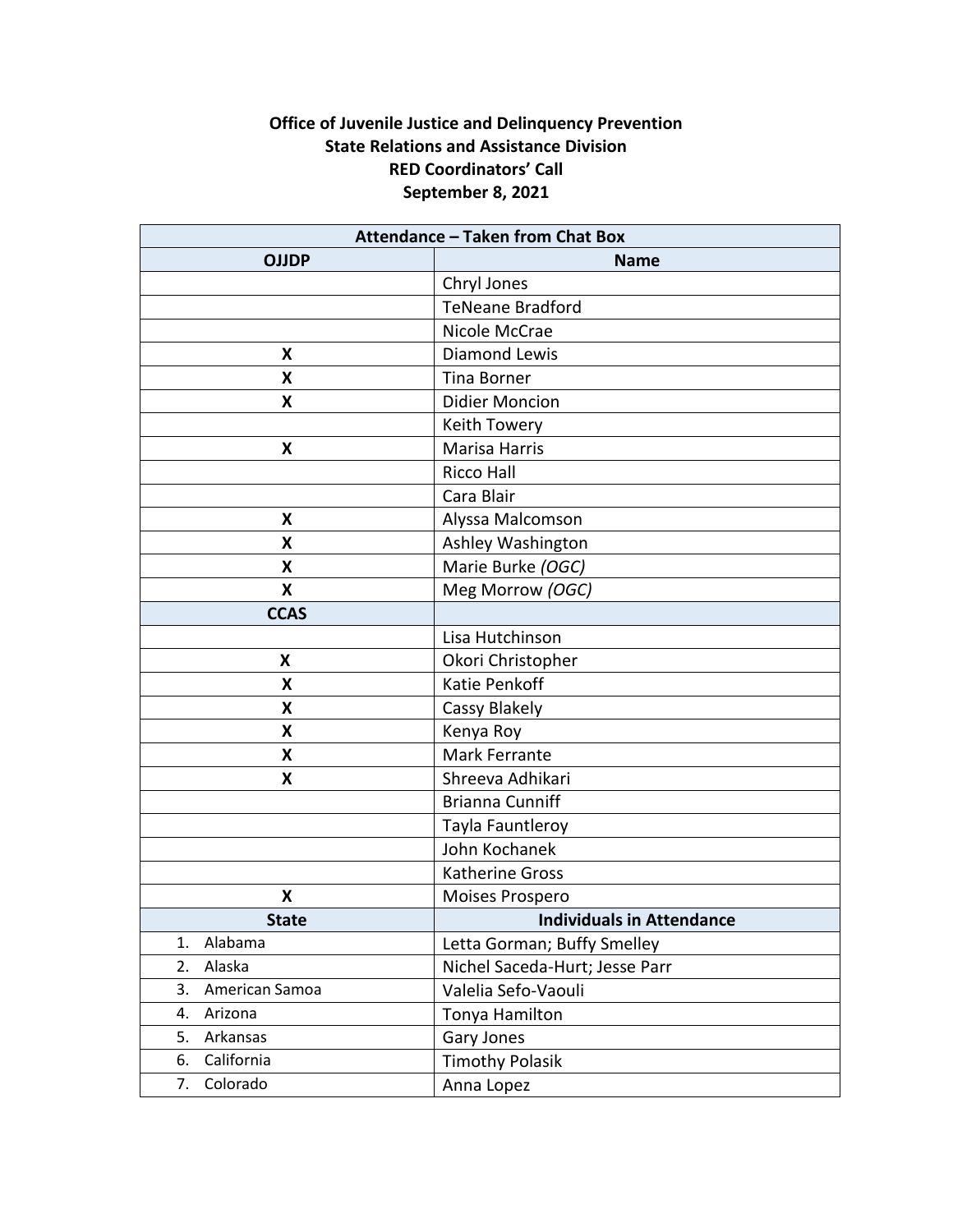| Connecticut<br>8.             |                                              |
|-------------------------------|----------------------------------------------|
| Delaware<br>9.                | Monica Celli                                 |
| 10. District of Columbia      |                                              |
| 11. Florida                   |                                              |
| 12. Georgia                   |                                              |
| 13. Guam                      | Danielle Camacho                             |
| 14. Hawaii                    |                                              |
| 15. Idaho                     |                                              |
| 16. Illinois                  | Andrea Hall; Katy Culleeny; Maribel Gonzalez |
| 17. Indiana                   | Shelby Price; Manpreet Kaur                  |
| 18. lowa                      | <b>Jill Padgett</b>                          |
| 19. Kansas                    | <b>Gregory Artis</b>                         |
| 20. Kentucky                  | Mavis Williamson                             |
| 21. Louisiana                 |                                              |
| 22. Maine                     | Linda Barry Potter                           |
| 23. Maryland                  | William Jernigan                             |
| 24. Massachusetts             |                                              |
| 25. Michigan                  | Paul Elam                                    |
| 26. Minnesota                 |                                              |
| 27. Mississippi               | Emberly K. Holmes                            |
| 28. Missouri                  | Liz Ballard; Michelle Parks                  |
| 29. Montana                   |                                              |
| 30. Nebraska                  |                                              |
| 31. Nevada                    |                                              |
| 32. New Hampshire             |                                              |
| 33. New Jersey                | Jay Lee; Shaniqua McRae; Kelly Hourigan      |
| 34. New Mexico                | Samantha Armendariz                          |
| 35. New York                  | Amanda Grimes; Trista Deame                  |
| 36. North Carolina            | Adonicca McAllister; Toni Lockley            |
| 37. North Dakota              |                                              |
| 38. Northern Marianas Islands |                                              |
| 39. Ohio                      | Danny Turek; Kristi Oden                     |
| 40. Oklahoma                  |                                              |
| 41. Oregon                    | Sonji Moore                                  |
| 42. Pennsylvania              |                                              |
| 43. Puerto Rico               |                                              |
| 44. Rhode Island              | Gina Tocco                                   |
| 45. South Carolina            |                                              |
| 46. South Dakota              |                                              |
| 47. Tennessee                 | Craig Hargrow                                |
| 48. Texas                     |                                              |
| 49. Utah                      | Alyssha Dairsow                              |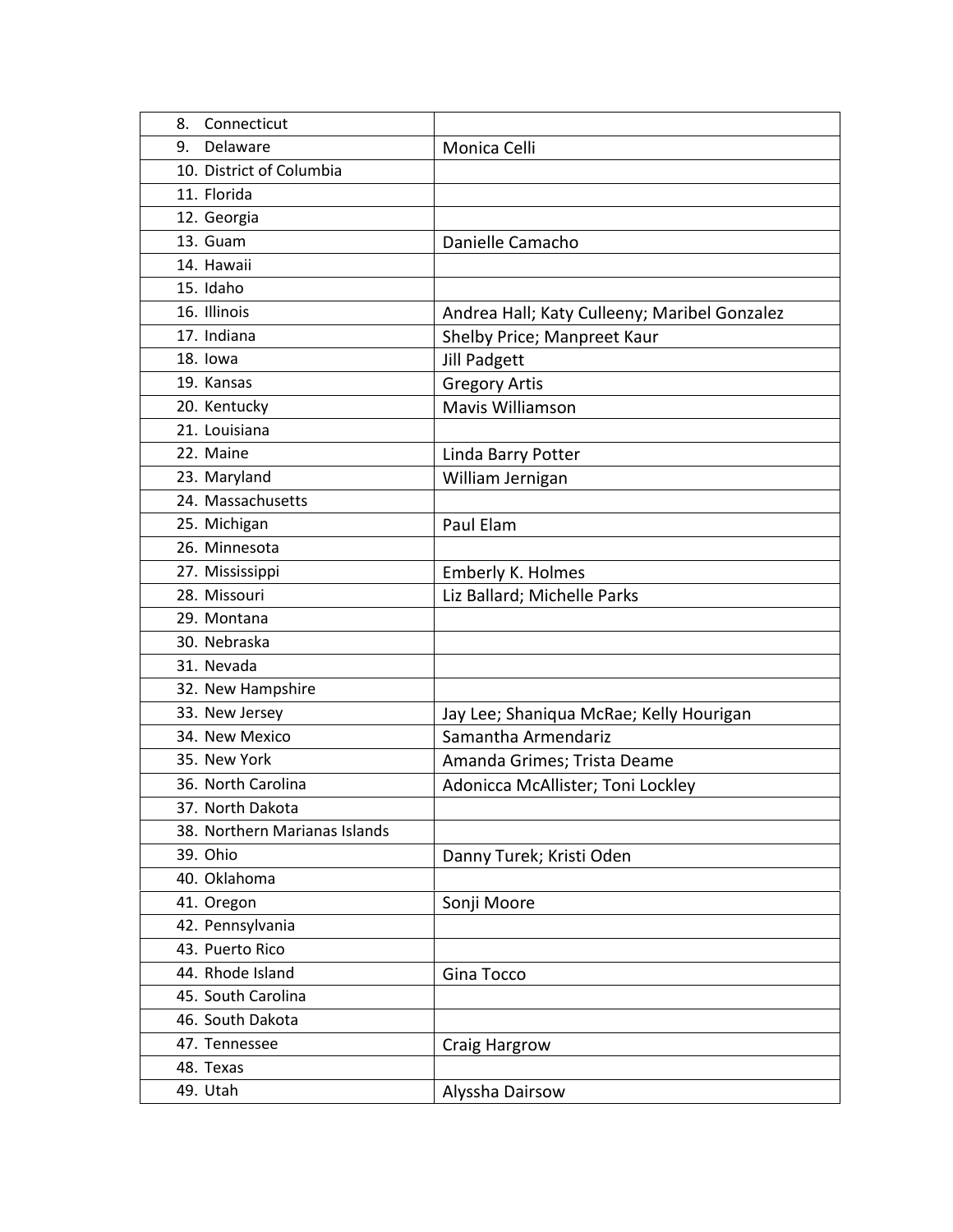| 50. Vermont        | <b>Elizabeth Morris</b> |
|--------------------|-------------------------|
| 51. Virgin Islands |                         |
| 52. Virginia       | Greg Hopkins; Ed Holmes |
| 53. Washington     | Aaron Moore; Alice Coil |
| 54. West Virginia  |                         |
| 55. Wisconsin      | Sabrina Gentile         |
| 56. Wyoming        | <b>Craig Fisgus</b>     |

### **I. AIR- CCAS/ OJJDP Welcome**

### **Dr. Katie Penkoff, Senior TA Consultant, Center for Coordinated Assistance to States (CCAS):**

Welcome to the SRAD or State Relations and Assistance Division monthly call with states. Today, the call is for Racial and Ethnic Disparities Coordinators. Notice of recording first, the American Institutes for Research, or AIR, operates the Center for Coordinated Assistance to States under a cooperative agreement with OJJDP. AIR allows for the recording of audio, visual, participants, and other information sent, verbalized, or utilized during business-related meetings. By joining a meeting, you automatically consent to such recordings. Any participant who prefers to participate via audio only should disable their video camera so that only their audio will be captured. Video and/or audio recordings of any AIR session shall not be transmitted to an external third party without permission.

### **Dr. Katie Penkoff, Senior TA Consultant, CCAS:**

Disclaimer, the following presentation was prepared under a cooperative agreement with OJJDP. The opinions, findings, conclusions, or recommendations expressed in this presentation are those of the authors and do not necessarily represent the official position or policies of the United States Department of Justice.

## **Dr. Katie Penkoff, Senior TA Consultant, CCAS:**

A couple of housekeeping items, the vast majority of attendees are entering in listen-only mode. We do this to ensure that there is great sound quality during the calls so that everyone can hear the information being shared. If at any point there will be a couple of segments you would like to be unmuted, please let us know in the chat box and our technology specialist, Okori Christopher, will help with that process. And so, I'm going to show you how to please introduce yourself using the chat box function and to let us know if you have any questions for us, again, in the chat box and for technical issues, please let us know in the chat box as well or email us at  $ccas@air.org$ . We do have a team member who's watching that closely.

## **Dr. Katie Penkoff, Senior TA Consultant, CCAS:**

Just a quick orientation to WebEx and th[e WebEx platform.](https://help.webex.com/en-us/8bzter/Cisco-Webex-Meetings-Video-Tutorials) You can learn who else is attending the meeting or event by clicking on the bottom right-hand corner of your screen where you see the person icon. If you click on that, it'll show you who our panelists are today as well as who your colleagues are that are attending either from OJJDP or other states and territories. You can also access the chat in that bottom right-hand corner by clicking on that comment bubble and it will allow you to place information into the chat to share with your colleagues, presenters, and our technical host.

### **Dr. Katie Penkoff, Senior TA Consultant, CCAS:**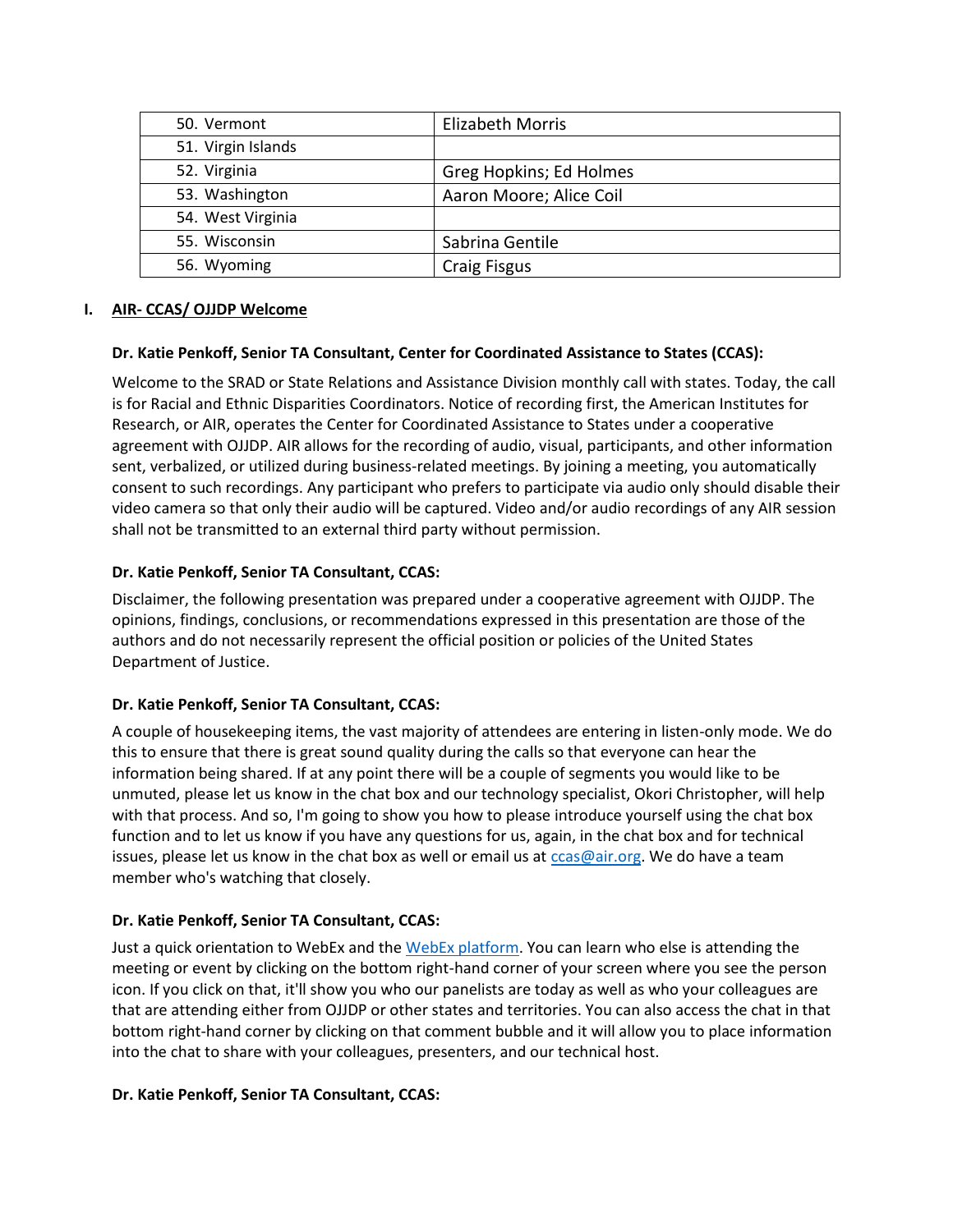Just a reminder when you do use that chat box, we want you to use that "To" menu. Click on that "To" menu and scroll down to "Everyone." This ensures that everyone from the organizer of the meeting all the way through your colleagues sees the comments that you're putting in there. For roll call, and I see people already doing that in the chat, please let us know who's attending today by placing the following information in the chat: your full name, the state or territory you represent, and the full name of anyone viewing with you today. Again, that's how we are facilitating the roll call today via the chat.

## **Dr. Katie Penkoff, Senior TA Consultant, CCAS:**

At any point, if you want to zoom in or out on the content being presented during today's call, all you have to do is head over to the left-hand side of your screen, near the middle and you will see that there are actually some little magnifying glasses that allow you to zoom in or zoom out as well as allow you to maybe look at different slides that are part of today's presentation. Again, you do have the ability to zoom in and zoom out on the content.

### **Dr. Katie Penkoff, Senior TA Consultant, CCAS:**

I am going to quickly review the agenda before I turn it over to Miss Tina Borner from the Office of Juvenile Justice and Delinquency Prevention to provide some welcoming remarks. First, we're going to have the OJJDP welcome, then establishing an RED advisory group for compliance. We're going to review what those statutory requirements are for a racial and ethnic disparities coordinating body. Then we're going to hear from several states on how they're using their RED subcommittees for their efforts within their respective states. Then we will have closing remarks.

### **Dr. Katie Penkoff, Senior TA Consultant, CCAS:**

At this point, I'm going to turn it over to Ms. Tina Borner to provide welcome.

## **Tina Borner, State Program Manager, SRAD, OJJDP:**

Good afternoon, everyone. Thank you so much for using your time to join us today. I bring a welcome from Dr. TeNeane Bradford who is the Associate Director of the State Relations and Assistance Division. We want to thank you all again for becoming a part of this conversation today. We want to thank you again for allowing us to have these conversations with you. We are in the middle of reviewing all of your RED plans that have been submitted to us from each of the states which another session of the RED coordinator's call will probably... We will talk about as we move forward.

### **II. Establishing RED Advisory Groups for Compliance**

### **Tina Borner, State Program Manager, SRAD, OJJDP:**

One of the things that we have noticed, even early on, is around the topic of today's discussion, which is around making sure and identifying what the RED Advisory Committee is, which is a part of the statute, which is what we are going to talk about today and have others of your team members talk about today to describe how they use these RED advisory committees. Whether it's a SAG committee, whether it's a specific subcommittee of the SAG around ensuring that the RED requirements are met. Okay. Again, I thank you all for joining us today. Next slide.

### **Tina Borner, State Program Manager, SRAD, OJJDP:**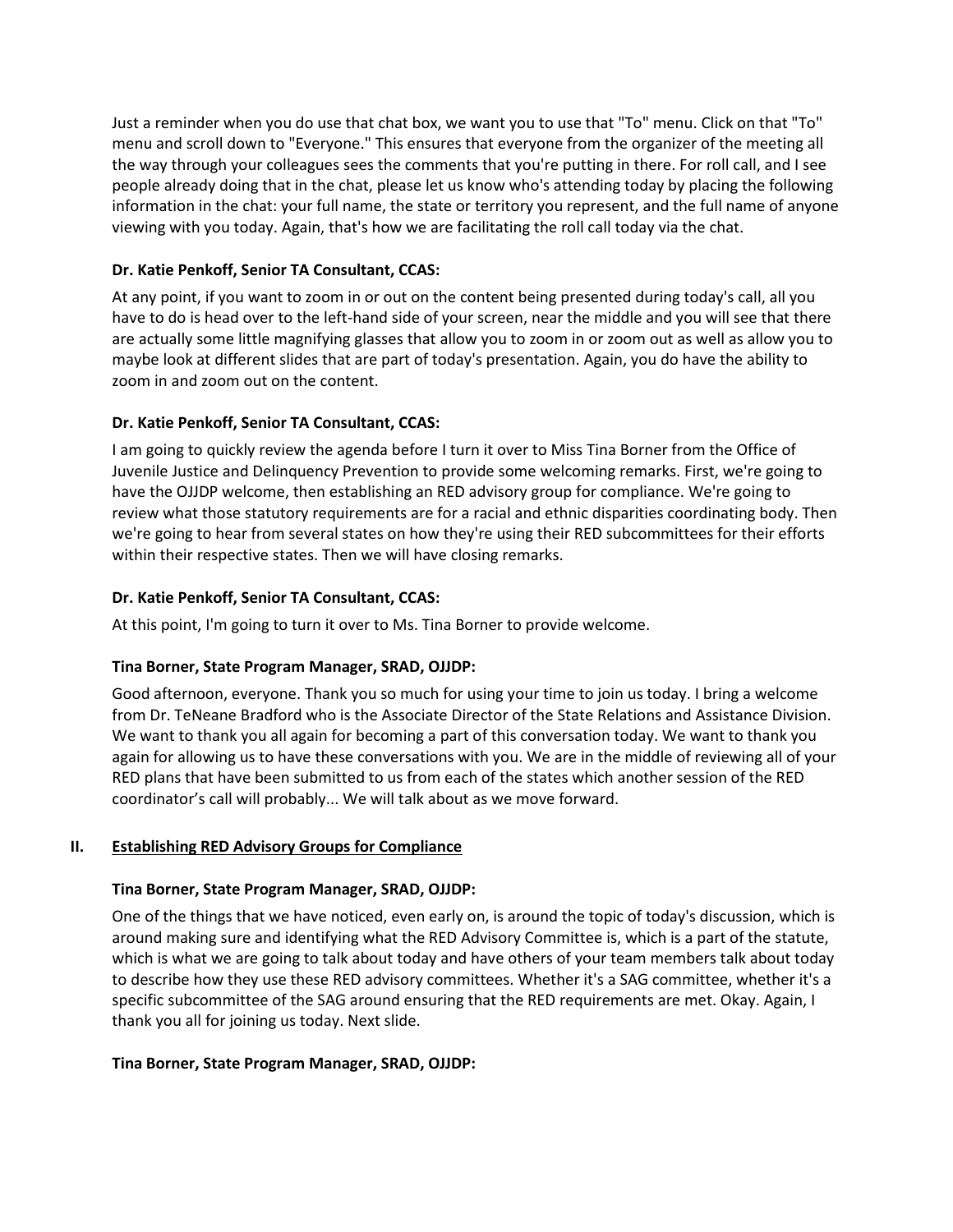Okay. So I wanted to share just briefly around the statute, the requirements around the racial and ethnic disparities. And so you can see on A here, where it talks about establishing or designing existing coordinating bodies, composed of juvenile justice stakeholders, including representatives of the educational system at the state local or tribal levels to advise efforts by state units of local government and Indian tribes to reduce racial and ethnic disparities. So this particular part of the statute, I know that we have talked about in the past, but we are not finding this information in some RED plans that the states are submitting to us. And so we wanted to make sure that states understand that this is a statutory requirement. And so that if this element is not included in the RED plan, then it is possible that you are not eligible, or you could be not in compliance with the RED core requirement.

### **Tina Borner, State Program Manager, SRAD, OJJDP:**

And so, we wanted to talk a little bit about this, and I'm hoping that if you did not explicitly talk about a coordinating body within your RED plan, that your program manager was able to change, recourse it back to you so that you were able to identify what that is. Again, if it is a whole SAG in itself, if it is an explicit subcommittee of the SAG committee, or if it is a different body, we are not providing any kind of restrictions on here in order to say whether or not you should or what committee is going to be identified. We just need the states to identify what this committee is all about and what it is that you have identified in that state is the agency that you have decided will be the coordinating body for all of you to RED activities. Next slide.

### **Tina Borner, State Program Manager, SRAD, OJJDP:**

So again, this is another part of your RED activities. This gives you some definitions around racial and ethnic disparity that as a part of the statutory requirements, and again, where it talks about implementing policy practice and system improvement strategies at the state territorial, local and tribal levels as applicable to identify and reduce racial and ethnic disparities. And so, we are asking that the state, well, the statute is telling the state that you need to identify and then implement some policies, practice, and system improvement strategies that will help you reduce any identified racial and ethnic disparities that you may find in your state or territory. Next slide.

## **Tina Borner, State Program Manager, SRAD, OJJDP:**

So, I am going to now turn this over to Mo.

## **III. States and Territories Discussion: How do States use RED Sub-Committees?**

### **Dr. Katie Penkoff, Senior TA Consultant, CCAS:**

That's right. And before we turn it directly over to Mo thank you so much, Tina. I am going to share just a little bit about Dr. Moises Prospero before we get started. Dr. Prospero has worked in the criminal and juvenile justice field for nearly 30 years and provides training and technical assistance to the US states and territories to address racial and ethnic disparities in the juvenile justice system. And also joining Dr. Prospero today, we're really fortunate to have two of your colleagues from the field. We have Ms. Laura Broyles, Juvenile Justice Specialist and RED Coordinator (Oklahoma) who's both the juvenile justice specialist and RED coordinator in Oklahoma. And we also have Trista Deame, RED Coordinator (New York) who is the RED coordinator in the state of New York. And she's joining us today with her daughter who maybe making an appearance on the call as well.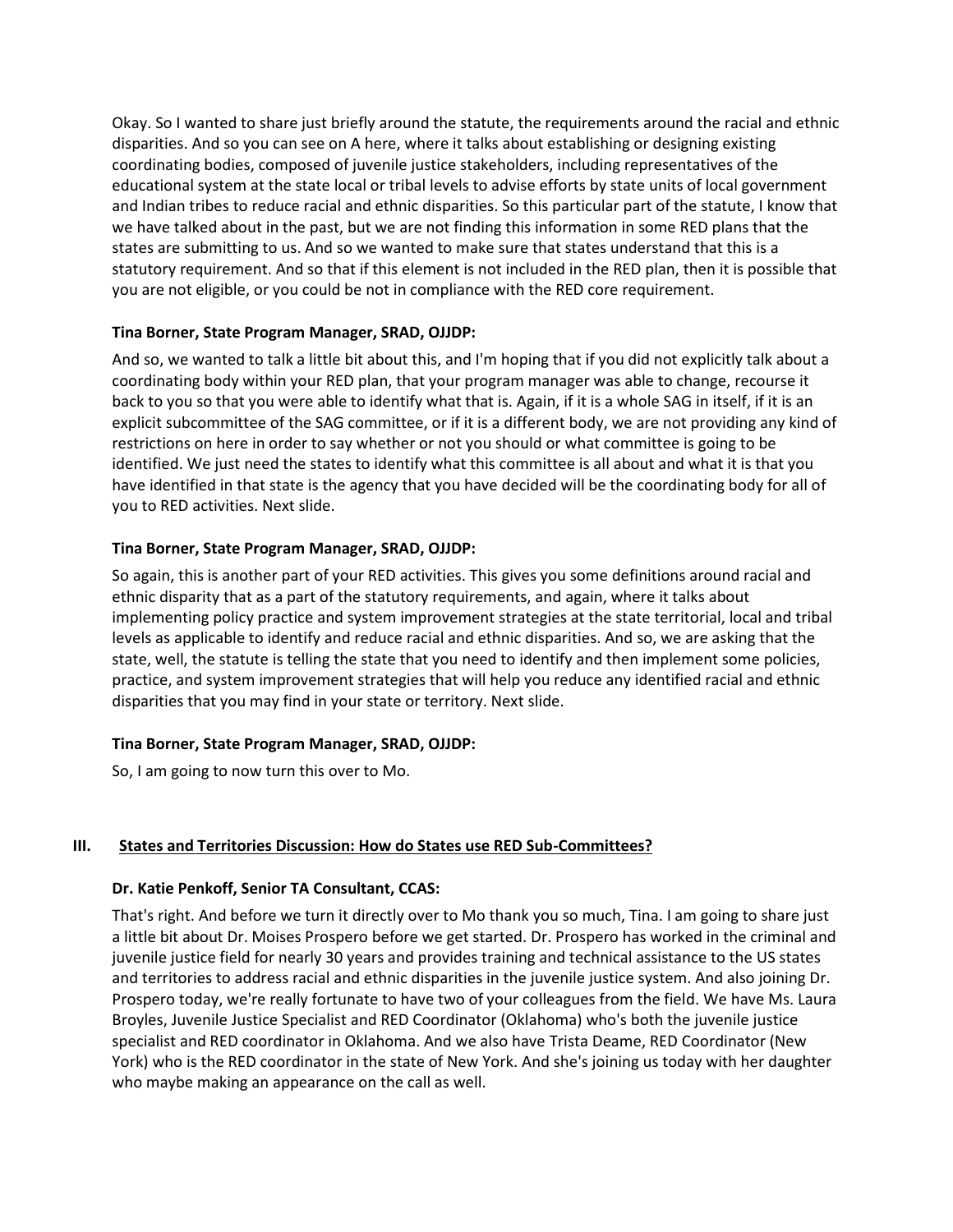#### **Dr. Katie Penkoff, Senior TA Consultant, CCAS:**

So, I just wanted to thank Dr. Prospero as well as thank Laura and Trista who have been valuable thought partners from the fields in helping prepare for and plan for our national training conferences and being able to jump in on opportunities like today to share their efforts around racial and ethnic disparities within their states. Dr. Prospero or Mo I'll turn it over to you.

#### **Dr. Moisés Próspero, Consultant, CCAS:**

Thank you. Yeah, again, my name is Moises Prospero. Most people do call me Mo and yes, I've been in the criminal justice for over 30 years after I got out of the Marine Corps and I'm originally from Texas. So don't hold that against me, but yeah, I'm so glad to be part of this today. And you know, coming to this topic here. We've been discussing how some states do things differently. And as Tina had kind of briefly described, some have the entire SAG group, some have subcommittees, some that are part that have some members of SAG, some that are totally separate that work independently, somewhat independently. And so, it's really nice and will be really nice to see those in the plan. And so that's what this discussion is for today to see what others are doing.

### **Dr. Moisés Próspero, Consultant, CCAS:**

And they kind of encourage you all to be able to write it down in the plan in a way that really shows the great work that you all are doing. I mean, that's what those plans are for to be able to show that you all are in compliance, but also doing really great work out there. So today we did invite Trista and Laura to describe kind of what they're doing and give us examples. And we would love it if you all would also comment on some of the work that you all are doing as we're speaking here on the chat, you can throw it in there. And so, Trista and Laura, who would like to go first? Do we want to hear New York? Do we want to hear Oklahoma?

### **Trista Deame, RED Coordinator (New York):**

Well, I will just say this is Trista from New York. Laura, if you would indulge me while the baby is sleeping, I'm happy to go first.

### **Laura Broyles, Juvenile Justice Specialist and RED Coordinator (Oklahoma):**

Absolutely go for it.

#### **Dr. Moisés Próspero, Consultant, CCAS:**

That is priority for sure.

#### **Trista Deame, RED Coordinator (New York):**

Thank you. Sometimes I have a small window.

#### **Dr. Moisés Próspero, Consultant, CCAS:**

That's it.

#### **Trista Deame, RED Coordinator (New York):**

Well, thank you everyone. Thanks for having me. I am fresh [inaudible 00:14:35] so I apologize I don't have any slides, but I'm really looking to share. New York state falls into that third category of a separate standalone body. So, for years New York state had a DMC committee which kind of went dormant in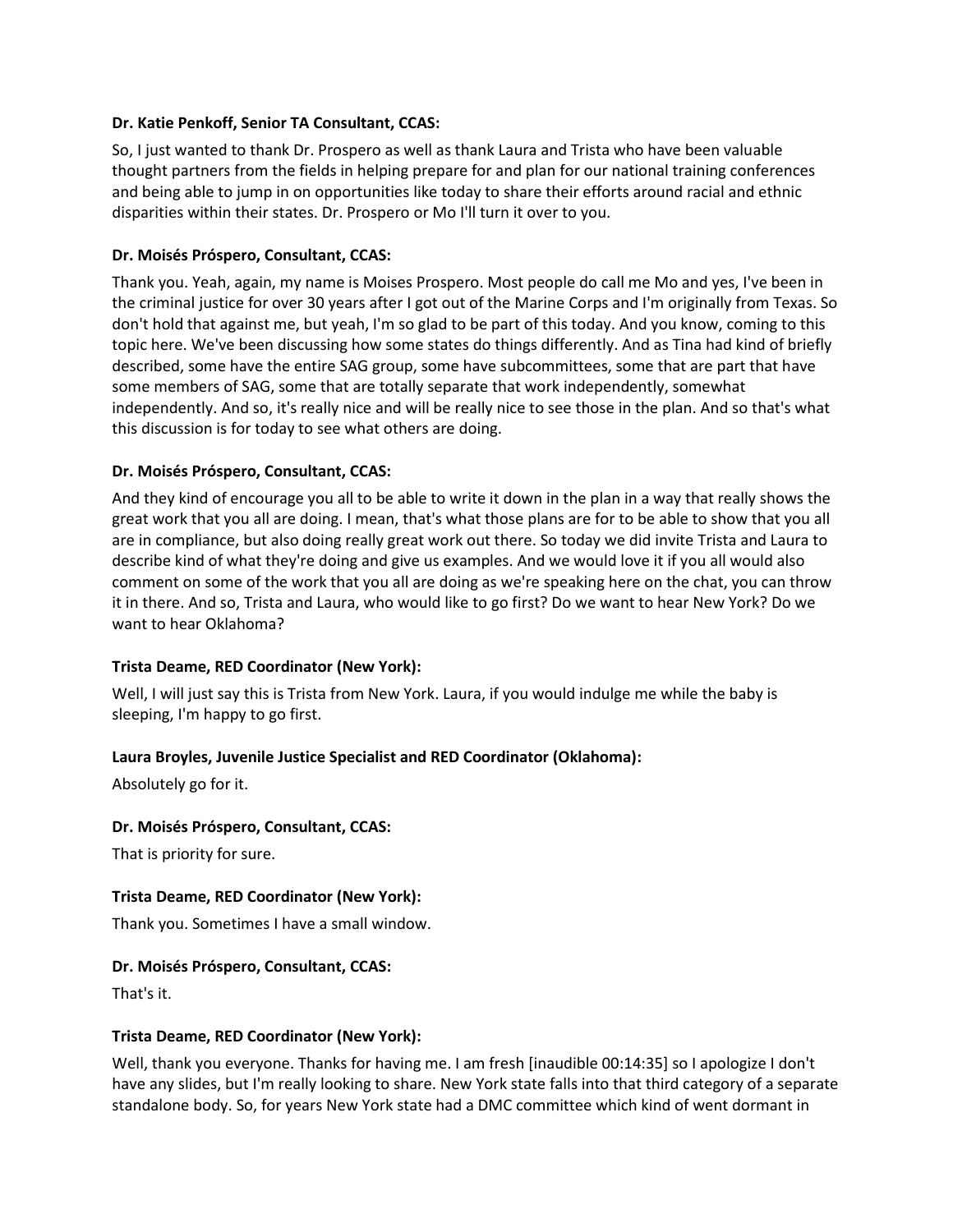2012. And then really sort of in 2017 was reconstituted. And we call it the New York state RED Advisory Committee. And we have representatives from our agency, which is the Division of Criminal Justice services and different offices within that division all through justice. We have our office of probation and correctional alternatives that we have folks from our court system, OCFS the office of children and family services and state education department. We have a youth justice Institute and members of our state advisory group are also a part of that committee with community-based providers and local level system stakeholders.

## **Trista Deame, RED Coordinator (New York):**

So really, we sort of have a standalone group, and we're also adding law enforcement, tribal and youth and family representation, currently in the process of adding those folks. And so really, we went through an entire process with the Center for Children's Law and Policy to help us sort of figure out what our purpose was, what we were going to do, sort of how we wanted to move forward. And so, before it was a statutory requirement even, we constituted this committee with a vision and a purpose. And so really, we say our purpose is to promote effective efforts to eliminate racial and ethnic disparities for youth in New York justice system and other youth serving systems through collaboration, amongst the agency partners, integration of principles of racial and ethnic equity within existing reform efforts and provide support for effective efforts to reduce racial and ethnic disparities at the state and local level.

## **Trista Deame, RED Coordinator (New York):**

So, we are more broad and our committee is not very large. We had some intention in doing that and we wanted to make sure we had representation from the agencies, from all youth serving agencies, to the extent practicable. But also, we're very cognizant of the fact that we have lots of folks who are involved in lots of other committees who are working on reform efforts throughout the state, as it relates to youth justice. So how could we make sure that this information from the committee was being infiltrated into all the other bodies of work as well? And so, we were intentional about the membership within the context of the RED advisory committee, so that the other committees and larger sort of policy-making bodies across the state are represented within the context of the committee. And the committee is represented in those bodies as well.

## **Trista Deame, RED Coordinator (New York):**

And so, we developed in late 2019, early 2020, we identified some goals and initiatives and areas of focus to advance our equity work within the state. You know, COVID hit, and so some of those things were either carried over into the next year; and others were identified as either completed or, given the racial justice movement we found ourselves in, really shifted. And so, we have a currently a 2021/23 work plan specifically for the committee and have identified a set of priority areas or things that we're going to be working on within the context of that timeframe. In addition to the other work, that's nested within our RED three-year plans. And so, one of the things that we really look for is sort of what from the policy framework can we really implement?

## **Trista Deame, RED Coordinator (New York):**

And so, we're really looking at effective ways for incorporating youth and family partnerships through a healing centered framework. We are in the process of discussing and looking at the feasibility of issuing a "guidance and best practice brief" on the blinding process as a promising strategy for reducing bias and increasing equity at various system points and system actors. We are looking to develop an equity bench card. We're looking at data collection and issuing guidance and best practice around that. We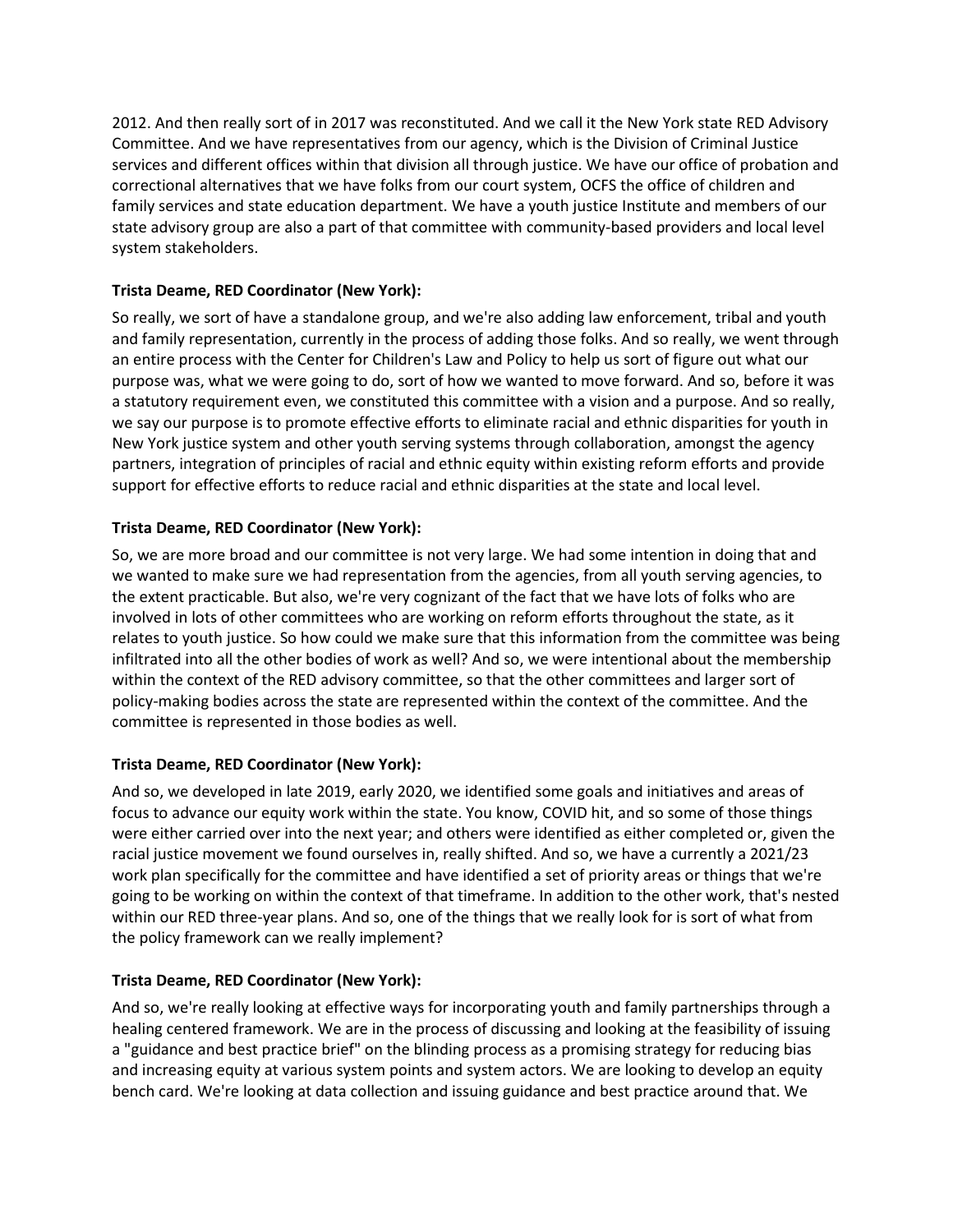have developed and are finalizing an equity glossary of terminology to be utilized across every single one of those agencies that I mentioned who are a part of our committee. And we also have, within the context of the New York State Youth Justice Institute, we have a racial justice micro-site. So, we're working on enhancing that. And then we will also obviously, well not obviously I guess, but we'll be working to develop a communication and dissemination strategy for any guidance and documentation that's produced over the next two to three years.

### **Laura Broyles, Juvenile Justice Specialist and RED Coordinator (Oklahoma):**

[inaudible 00:19:35]

### **Trista Deame, RED Coordinator (New York):**

Yeah, that was a lot really fast.

### **Dr. Moisés Próspero, Consultant, CCAS:**

Now, Trista, I was going to ask in your group do you all have, I was trying to keep up with the kind of the organization agencies that are in there. Do you have non-profits in there that serve youth also as part of that?

### **Trista Deame, RED Coordinator (New York):**

Yes. Great question. So, we have community-based organizations who are a part of our committee some run alternative to detention programming, others operate different programming within the community. So yes, we do partner with nonprofits as well.

## **Dr. Moisés Próspero, Consultant, CCAS:**

And the reason I'm asking is just so other people may get ideas if they want to do this. How did you recruit some of these folk and how were they selected?

## **Trista Deame, RED Coordinator (New York):**

Sure. So, in New York state, we have something called the Partnership for Youth Justice, which came out of our JDAI or Juvenile Detention Alternative Initiative. And New York state was a state scale site. And when we were looking at state scale, we were looking beyond a detention reform and we're really looking at sort of youth justice reform efforts in the state from prevention through re-entry. And so, we have a very large coordinating body of about 60 members that are called the Partnership for Youth Justice and includes folks that are a part of our committee. And that group has community-based organizations and what we call regional representatives. So, they represent 18 folks who represent the nine regions of the state who are local on the ground folks. And so, we have dual purpose with those folks that are part of our partnership for youth justice. And we pulled them into the RED advisory committee as well.

### **Dr. Moisés Próspero, Consultant, CCAS:**

It's really nice to be able to have something like that already and it's something you could...

### **Trista Deame, RED Coordinator (New York):**

It took a long time. I mean, I've been here for like six years. And it started even before I got here to get to the place where we are with that.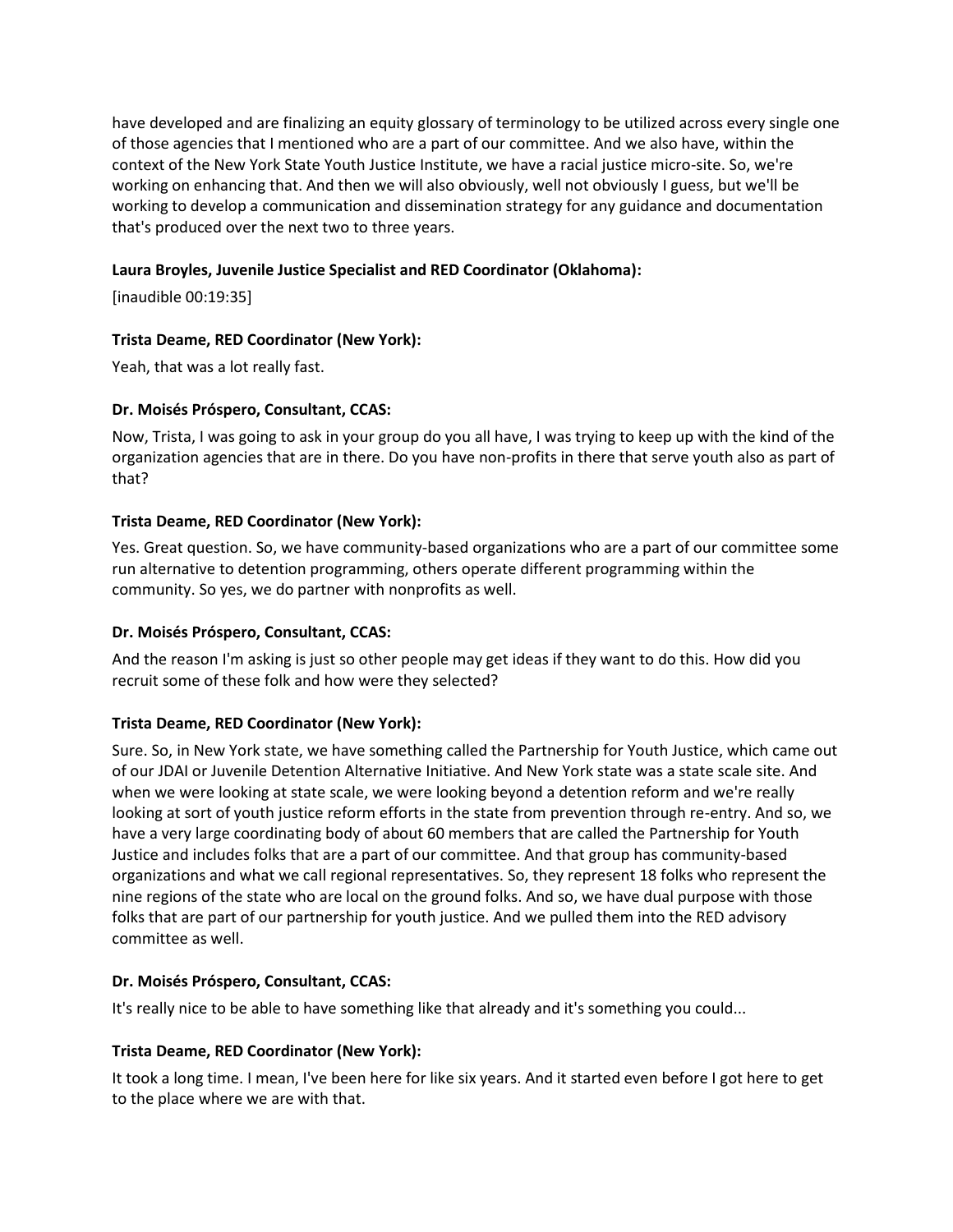#### **Dr. Moisés Próspero, Consultant, CCAS:**

Wow. As many of us have talked about relationships, take a long time and putting that stuff together is even harder sometimes. Another question I had and pleased anybody could send questions if you all have because we could work with each other. Another question I had; you had talked about data collection? Do you all have a working relationship with a university or college or who collects the data? Is it an agency that has a research department or something like that?

### **Trista Deame, RED Coordinator (New York):**

Yes. So great question. In New York state, if you don't know how our system operates, we have a bifurcated system where we have two different agencies and a different branch of government who operate our youth justice system. So, the Division of Criminal Justice Services is sort of like the probation component oversight while everything and everything in the state is county administered. So OCFS, our partners at the Office of Children and Family Services, they have their own research shop, and they maintain the data for our placements and detention system points. And then DCJF has an agreement with the unified court system. So, we're the repository for the court data. So, we get the court data like the petition filing data, the disposition data. And then we also have our probation data as a regulatory authority over the probation department, get data from our probation system points.

#### **Trista Deame, RED Coordinator (New York):**

And as a collaborative, the Partnership for Youth Justice, we look at data together as a team and our research shops have worked collaboratively over many, many years to really get to a place, to make sure that we're presenting the information in the same way that we are collecting, it is aggregated by race, ethnicity, sex, geography and offense type. And we do that Youth Justice Institute that I mentioned that is housed at the State University of New York. Our SAG put a lot of funding into the development of the Youth Justice Institute, which is on research, support, training, and technical assistance support for many, many things, including our race and ethnicity equity work.

#### **Dr. Moisés Próspero, Consultant, CCAS:**

Wow. That's nice. You guys have a SUNY there to help you to interpret everything.

### **Trista Deame, RED Coordinator (New York):**

We do. And we have an amazing executive director of our Youth Justice Institute. She's awesome.

#### **Dr. Moisés Próspero, Consultant, CCAS:**

Did that take a while to develop? That research piece and the Youth Justice Institute and all that?

### **Trista Deame, RED Coordinator (New York):**

Yeah. The Youth Justice Institute took a really, really long time to get on board up and running. It's a partnership again between state government and the university system. It's two different agencies within state government and the university system, and it's all operational through an MOU with the state university and the Division of Criminal Justice Services. So just the actual getting behind the scenes stuff up and running, and then it did take us a while to find the right person as the director. So that did take some time and then establishing, the relationship and how it's going to work. But the benefit of having it at the university is, the Institute being housed under the university has great access to doctoral PhD Students who are pulled into a lot of projects graduate research assistants.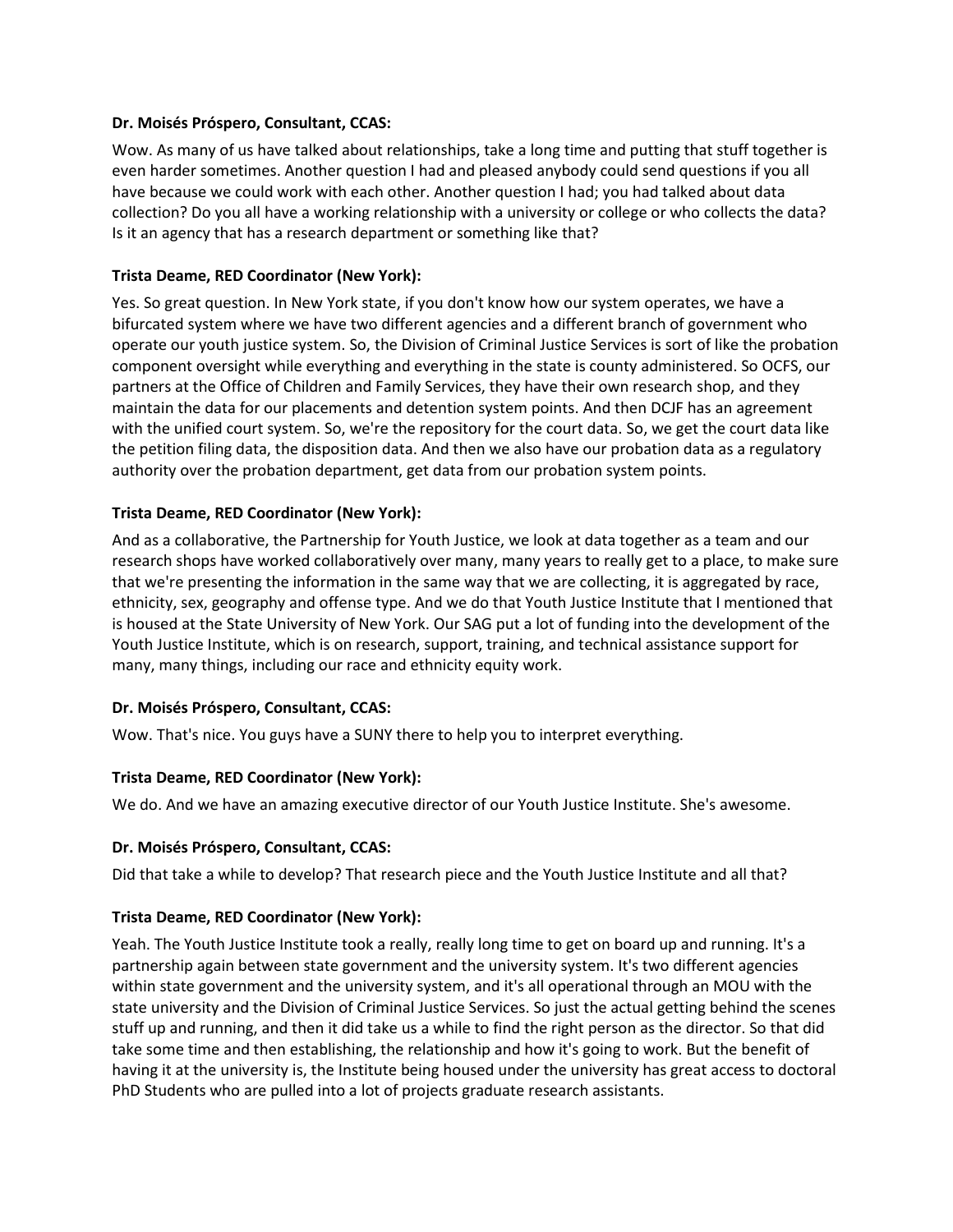#### **Trista Deame, RED Coordinator (New York):**

So, that's the benefit for the, the SUNY system too, is that their students get a great benefit and being able to participate. In terms of our research shops, talking to each other, we've been really intentional. We heard for a long time from the folks at the local level, "you all are not talking to each other. You're telling us one thing; this agency is telling us another thing and reform efforts are being sort of pushed out in different ways than not united and different data..." And so that again, under the auspices of the partnership, the effort to really be an alignment amongst our state agencies in data, in policy and guidance, there are going to be times where things need to be different because we have different directives but aligning as much as we possibly can.

### **Trista Deame, RED Coordinator (New York):**

And again, that relationship took a long time to build. And some of our systems are very limiting. They've been around for a long time. They can only collect certain data elements. So how do we figure out ways to work around sort of challenges that we don't have things available that we want, or we need, how can we change those systems, which involve the huge IT ticket and that can take years.

### **Dr. Moisés Próspero, Consultant, CCAS:**

Sure. Wow. That is really nice. I like that part where you said you listened to the local communities because that is often the case. Where locals are saying, "Oh man, these state people just telling us what we need to do, and they don't know what's going on here" and vice versa.

### **Trista Deame, RED Coordinator (New York):**

Yeah.

## **Dr. Moisés Próspero, Consultant, CCAS:**

Really nice. I had another question and it slipped out of me. See if there's anything on the chat. I don't see anything. Anybody else? Katie, do you have a question or not? If not, we can jump over to Laura. And Laura I'm going to say your name with a Spanish accent because I just like saying it that way.

### **Dr. Katie Penkoff, Senior TA Consultant, CCAS:**

And I thank you so much, Trista, we greatly appreciate you sharing your time and all of the amazing efforts as Mo said in New York.

### **Trista Deame, RED Coordinator (New York):**

Oh, and thank you for having me-

### **Dr. Moisés Próspero, Consultant, CCAS:**

Yeah. I should make sure to reach out to Trista. You've got a lot of good stuff there Trista.

### **Trista Deame, RED Coordinator (New York):**

Thank you. Thank you. Thank you. We've put in a lot of work and we have even more things coming down- from law enforcement, reform works in partnership with law enforcement and our gun violence folks. So, we have a lot of other things that are really, starting even since our plan was submitted, and the plan was decided on for the committee. So, we're really excited about the work that we have coming and the work that we're doing.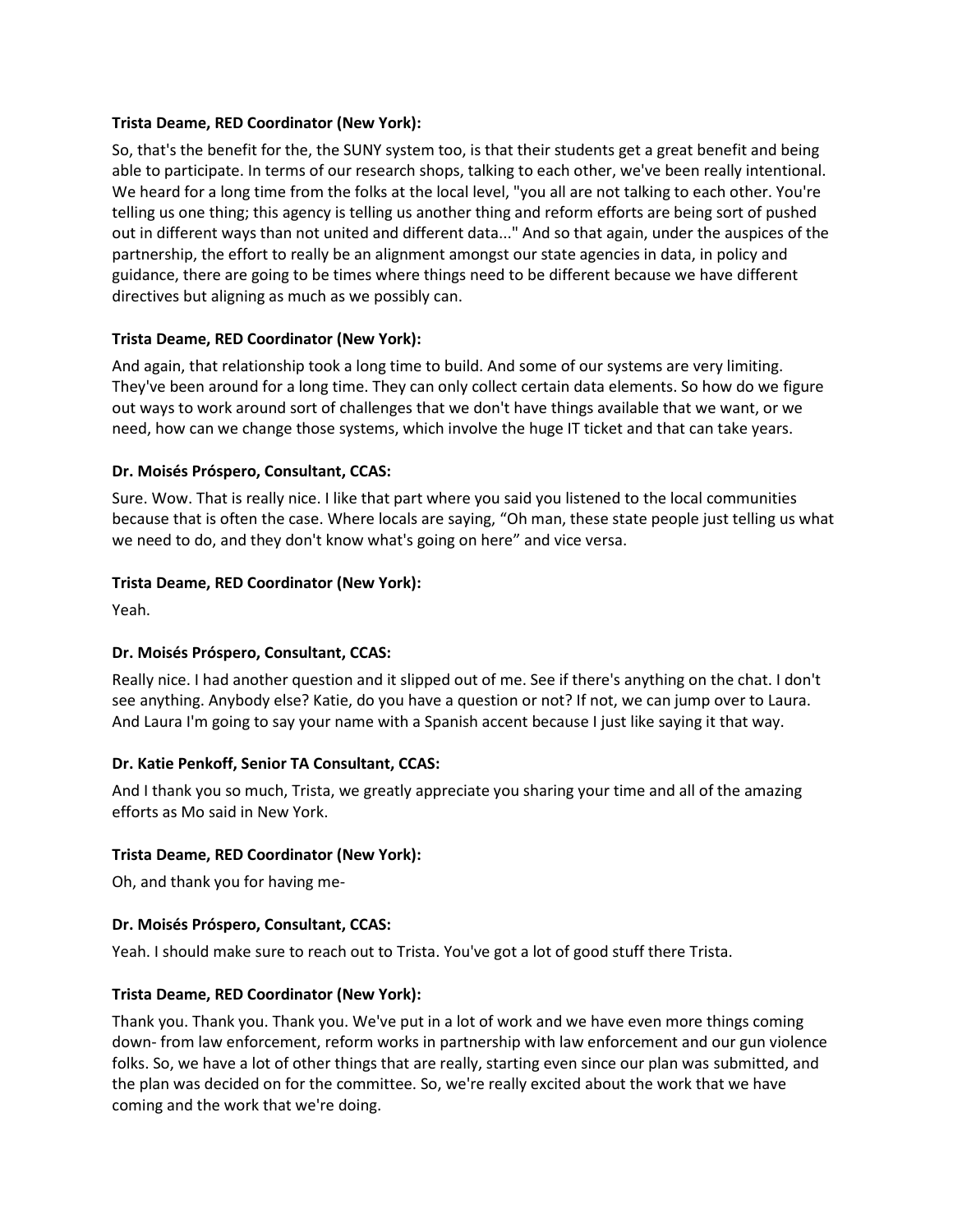### **Dr. Moisés Próspero, Consultant, CCAS:**

That's good.

### **Trista Deame, RED Coordinator (New York):**

I've met a lot of folks, at the conferences and stuff and folks can reach out to me. I'm not on the computer, but Katie if you want to put my email in the chat, anybody can reach out to me anytime.

### **Dr. Katie Penkoff, Senior TA Consultant, CCAS:**

Absolutely. I can definitely do that. Thank you so much.

### **Dr. Moisés Próspero, Consultant, CCAS:**

I just remembered my question.

### **Trista Deame, RED Coordinator (New York):**

Okay. Great.

### **Dr. Moisés Próspero, Consultant, CCAS:**

Since you're separate from the SAG, how does policy move forward formally if you guys come up with a, "Hey, this is the policy that we would like to recommend," how does that move forward? What's the process of that?

### **Trista Deame, RED Coordinator (New York):**

Yeah. So, one of the benefits, so the chair of our State Advisory Group is also a member of our committee. So, everything, while it is separate, everything is connected because of the way that our system in New York operates. And so, we also have the heads of our respective agencies who are directly connected. They're too busy that maybe sit in on our committee meetings, but they're directly connected. And so, anything that we identify and come up with it not only gets presented to the JJAG, but we also call it the JJAG in New York, our state advisory group. I also present to the state advisor group what is happening within the context of our RED advisory committee, but then it also gets pushed up through that Partnership for Youth Justice, again, which just tri-chaired by the unified court system, the division of criminal justice services and the office of children and family services.

### **Trista Deame, RED Coordinator (New York):**

So, agency heads are chairs or are sort of the next level down are sort of chairs for that. So, we push everything up through those two mechanisms and channels and then disseminate out. And we also use the YJI and the context of how we get that policy, and we get practice stuff pushed out.

### **Dr. Moisés Próspero, Consultant, CCAS:**

So, it's really nice to have somebody from SAG, especially the chair in that committee even though it's separate and all that.

### **Trista Deame, RED Coordinator (New York):**

Yeah. Yeah. We were very intentional as well. We wanted it to be sort of a standalone body because it does relate exactly to the statutory requirement as outlined on for RED work and there's other things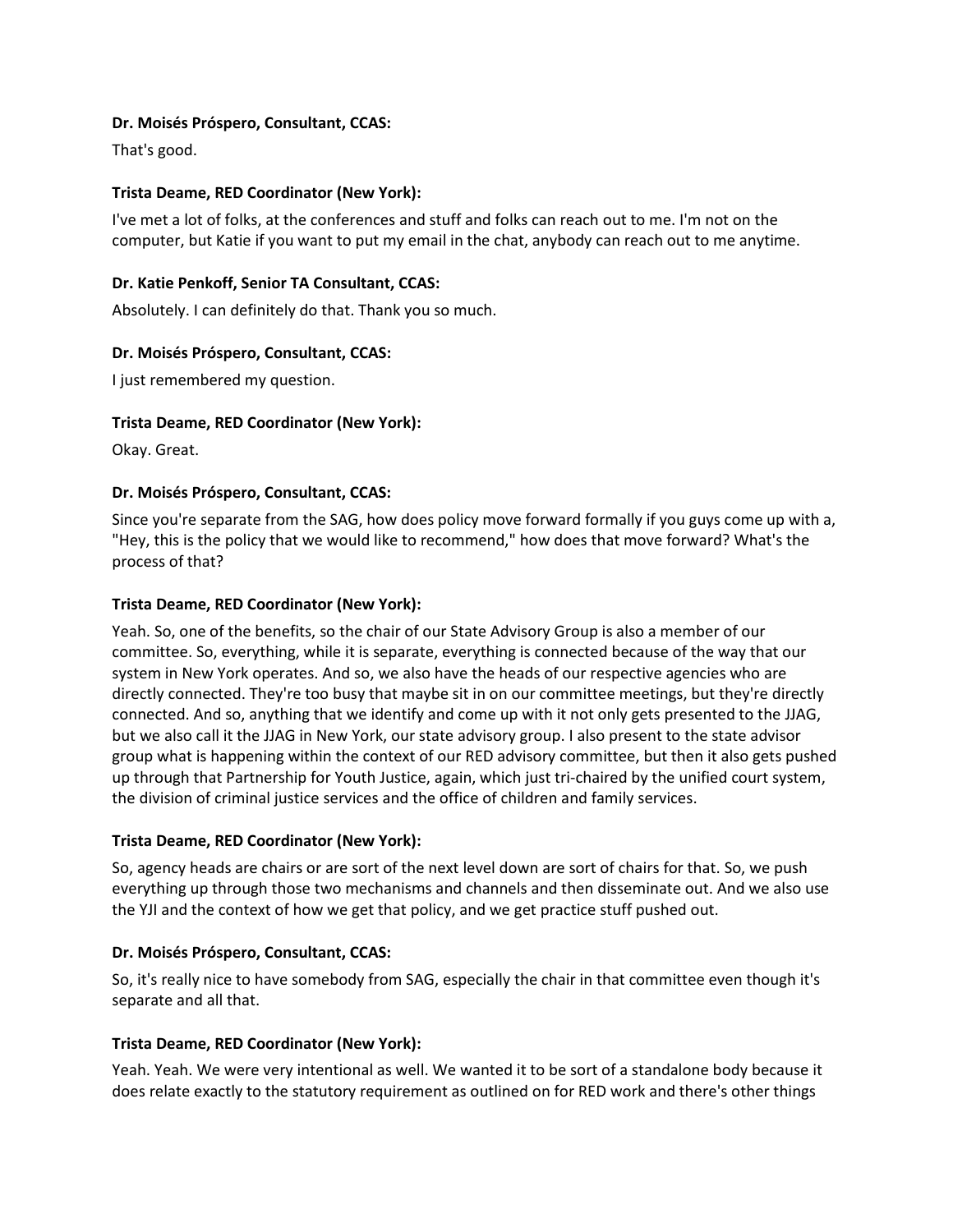and other parts of the system and other things that we're working on. So yeah, we were intentional about keeping it connected and we do, the SAG funds a lot of the RED work, whether it's through the committee or through the partnership, the SAG does do a lot of funding and support of things through those channels. So yeah, definitely very important that they're connected.

### **Dr. Moisés Próspero, Consultant, CCAS:**

Oh, okay. That's good to hear too as well. Well, thank you Trista. Very, very much.

### **Trista Deame, RED Coordinator (New York):**

Sure. Absolutely.

### **Dr. Moisés Próspero, Consultant, CCAS:**

Laura, are you ready to bat?

### **Laura Broyles, Juvenile Justice Specialist and RED Coordinator (Oklahoma):**

I am ready. So feel free to call me Laura. I was actually Lauracita growing up.

### **Dr. Moisés Próspero, Consultant, CCAS:**

All right.

### **Laura Broyles, Juvenile Justice Specialist and RED Coordinator (Oklahoma):**

My father loved to speak Spanish to me growing up because Mexico City was his passion. So please feel free.

### **Dr. Moisés Próspero, Consultant, CCAS:**

Lauracita. Okay.

### **Laura Broyles, Juvenile Justice Specialist and RED Coordinator (Oklahoma):**

Yeah. So, in Oklahoma we have a statewide juvenile justice system. We have, 77 counties, 73 of the 77 counties our agency handles everything from intake referral to court all the way up to aftercare and reentry in the four larger counties- they're called bureau counties- and those are, their probation services are handled by the county. We partner very closely with those bureaus because if a young person is going to go deeper into the system, then they will ultimately come through our system in those counties as well. So, for us, I've been doing this a long time and so I've kind of run the gamut on how we do DMC work or RED work in this case. For us, we have a, it's on our agenda regularly with the state advisory group.

### **Laura Broyles, Juvenile Justice Specialist and RED Coordinator (Oklahoma):**

And then we also have a chair an RED chair and we have subcommittee work has really merged in with our youth emerging leaders. And so, our RED chair and any of the members that were part of that committee have really in now, it's kind of evolved over time to where they step in with the youth emerging leaders and act as allies to the young people. And so, we all engage in that conversation about RED work as well as compliance work. RED has become something that we address in compliance as well as a separate core protection. And so that all blended very nicely when we did that. So, we have that state level lead. Now, the role of our SAG is to advise our designated state agency, the governing body,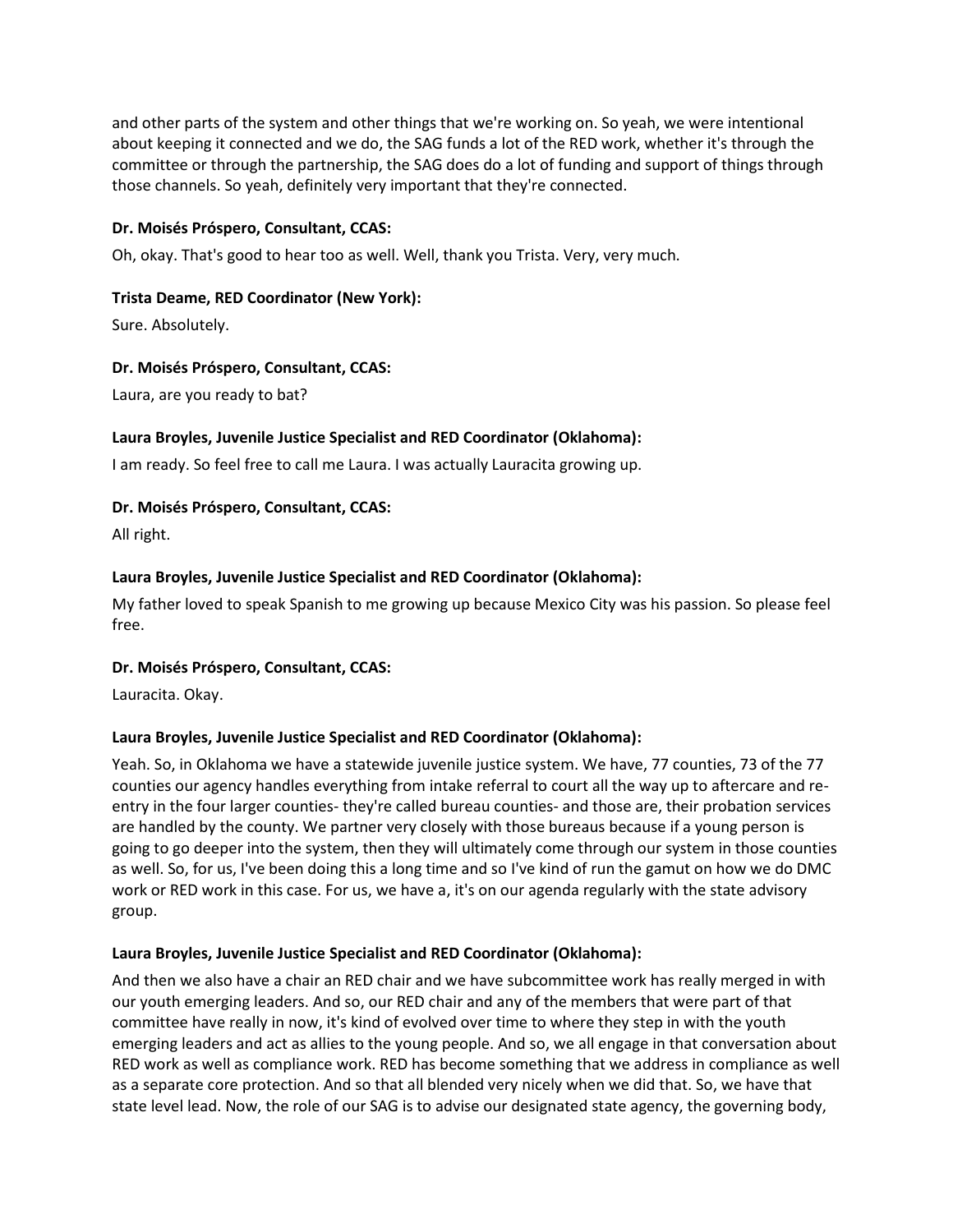as well as the governor and the legislature and those youth emerging leaders and the DNC subcommittee work going through the SAG they'll advise the SAG, then those things are adopted in the SAG and all members of our youth emerging leaders can be ad hoc committees.

### **Laura Broyles, Juvenile Justice Specialist and RED Coordinator (Oklahoma):**

As we grow in DMC, for the last, probably three to four years, I've operated in both the JJ specialist role and the RED coordinator role, which has been extremely challenging. And that's why so many things have been kind of merged together. I am hopeful that we're going to have a state RED coordinator soon who actually at one time was one of our local coordinators and one of our bureau counties. So, I'm hoping he will step in be our state coordinator and we'll be able to continue some of that work that we do at the local level as well, which is challenging to do as a JJ specialist. So that's kind of it in a nutshell, but I'm sure there's probably more information that may or may not be helpful.

## **Dr. Moisés Próspero, Consultant, CCAS:**

Can you describe, I don't know what an emerging that, well, I guess I have a lot of definitions. What do you mean by emerging leaders?

### **Laura Broyles, Juvenile Justice Specialist and RED Coordinator (Oklahoma):**

So, since the OJJDP act requires youth voice and youth membership, we began a subcommittee of the SAG that is all youth members. And the prior governor before our current governor actually opened up a slot for us to have an open appointment for OJA custody youth, which is our youth that are custody in the juvenile justice system. So, they have a voice. So, one of the priorities of our state advisory group in the last couple of years has been that we have youth voice, and then it's "nothing about us without us." So, everything that our young people do everything that we do in policy and practice and procedures, we want to have youth voice driving that. And so, race and equity issues are a part of that conversation. And so that's why it's coming really through the youth emerging leaders is what we call them. And that was a name they selected for themselves. And so, we let them be key decision makers who then make those recommendations to the full SAG. And those members are made up of SAG members as well as non-SAG members.

### **Dr. Moisés Próspero, Consultant, CCAS:**

How many are there, the emerging leaders and how are they recruited and selected?

### **Laura Broyles, Juvenile Justice Specialist and RED Coordinator (Oklahoma):**

So, on our state advisory group all of our youth members are a part of the youth emerging leaders. We have one right now who has started teaching. He finished his degree and is teaching. So, he's probably less available. And I would say, and I'm going off the top of my head. So, I would say there's probably, there's at least three active members. Then we also have an adult. She's a probation officer, as well as a program manager. She actually started chairing the committee initially. And so now she operates as an ally and the youth chair of that. So, there's about 330 SAG members, and then we open it up to our facility youth. So, if you look at our RED data, you will see that we're very heavy at the front end of the system about arrest with minority youth and parody issues. And then you'll see it as you get to the back into the system.

### **Laura Broyles, Juvenile Justice Specialist and RED Coordinator (Oklahoma):**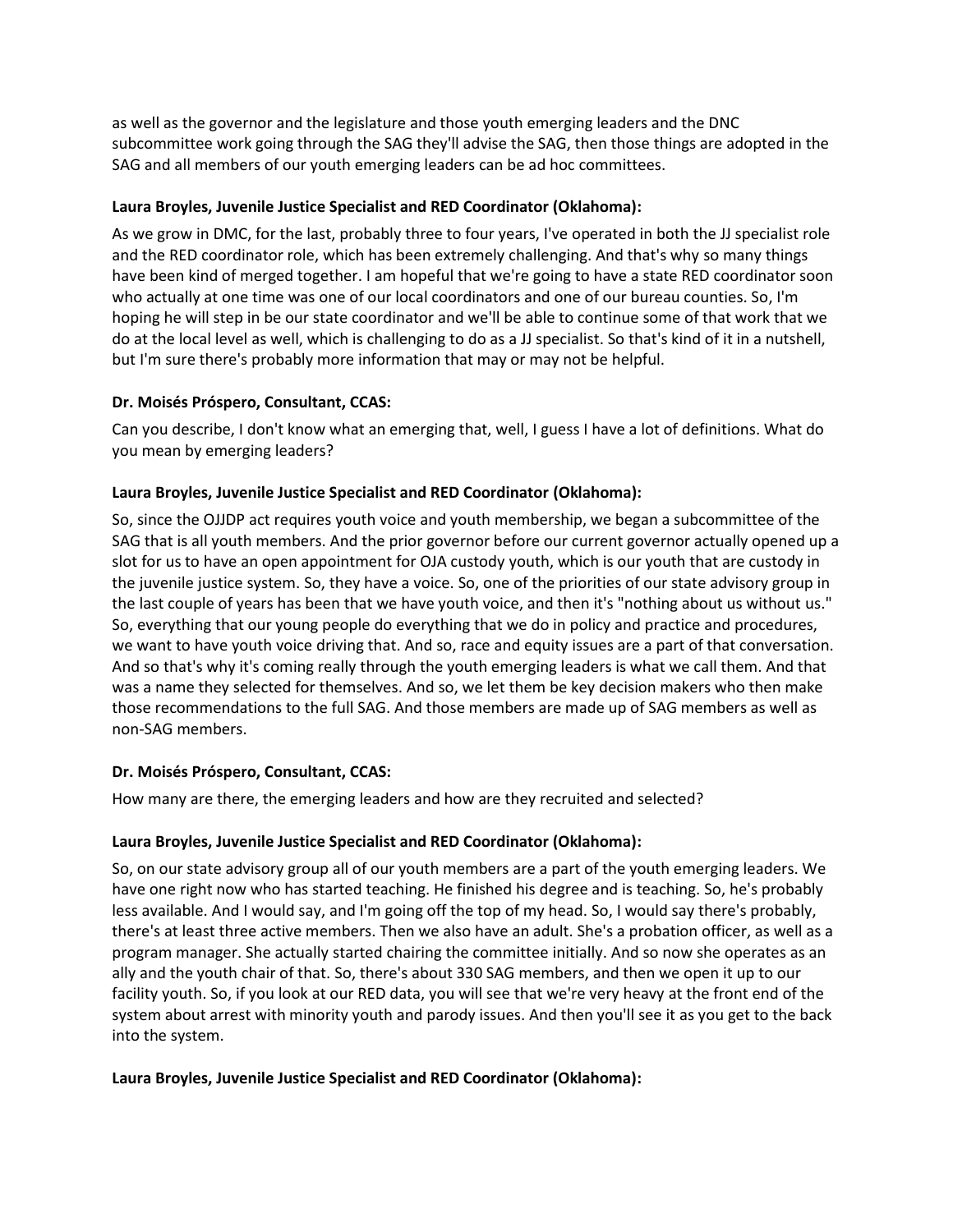So, one of the things as we work to improve that we want to make sure we're doing is we're engaging those youth that are at the very deepest part of our system and secure care. And so we actually and really COVID has helped us in some ways be able to connect with them virtually. As soon as the doors are open, again, we'll be back on site. Right now, we're having some outbreaks with COVID. We did have opportunities to do some events with some of our young people that are in the facilities and they'll actually transport them to do listening panels and things like that. And RED work is a part of that. So, we're going to talk about the impact of race and ethnicity in those discussions. So, when we're talking about system improvement, we're really looking at it from that broader, from the youth perspective, if that makes sense.

### **Dr. Moisés Próspero, Consultant, CCAS:**

Yes, that definitely makes sense. So, the youth that are on the SAG and then they're the same ones that are also in the emerging leaders. Now, do they have a vote just like everybody else?

### **Laura Broyles, Juvenile Justice Specialist and RED Coordinator (Oklahoma):**

They do. So, the way our bylaws are written is if you're a subject matter expert and you are a non-SAG member, and you sit on that subcommittee, then you have voting privileges at the full SAG meeting. So that is, part of what we do. I will tell you every SAG meeting, we have updates on our data. We have discussions about the SAG vote on decisions to make moving forward. So, like this past year, we did training that began in about right in the pandemic. We did a training that came out of Connecticut and it was written by law enforcement for law enforcement, and we expanded it to include all child serving professionals. So, we were able to get all of our detention staff, all of our field staff from our intake workers through probation, parole, all of our staff did it. Our secure care staff are finishing up now. We still have probably another, maybe 200 more staff that will get that. I say 200, maybe 150 that will get that training.

## **Laura Broyles, Juvenile Justice Specialist and RED Coordinator (Oklahoma):**

And it really teaches them about how to interact with youth. What is implicit bias? What does our data tell us and looking at that adolescent brain development and the impact of trauma, and for Oklahoma, we have a large native population. So, we also developed into the curriculum, a section on tribal youth and tribal families. And so, all of that piece- so that whole training that was driven from the youth emerging leaders and the SAG, the state advisory group, as well as our governing board. So, the chair of our SAG also sits on the chair of our governing board of our state agency. So, all of those things were intertwined as well.

## **Dr. Moisés Próspero, Consultant, CCAS:**

Well, that's a great way to interconnect in everything. And who-

## **Laura Broyles, Juvenile Justice Specialist and RED Coordinator (Oklahoma):**

So, people in the middle of the pandemic, we trained 57 law enforcement, over 500 staff, including counselors, detention staff, group home staff, a variety of different stakeholders. We had a judge, assistant district attorney and defense attorneys. I mean, we had a wide variety of people who sat on that. Now, as we go, the subcommittee will continue to talk about, okay, what is the next step in our training? Because what we found is that in the legal side of things, when you're trying to train those stakeholders, that what they need looks very different than what maybe a probation officer needs or a community-based counselor. So, we'll be adapting some of the way we train the curriculum to fit that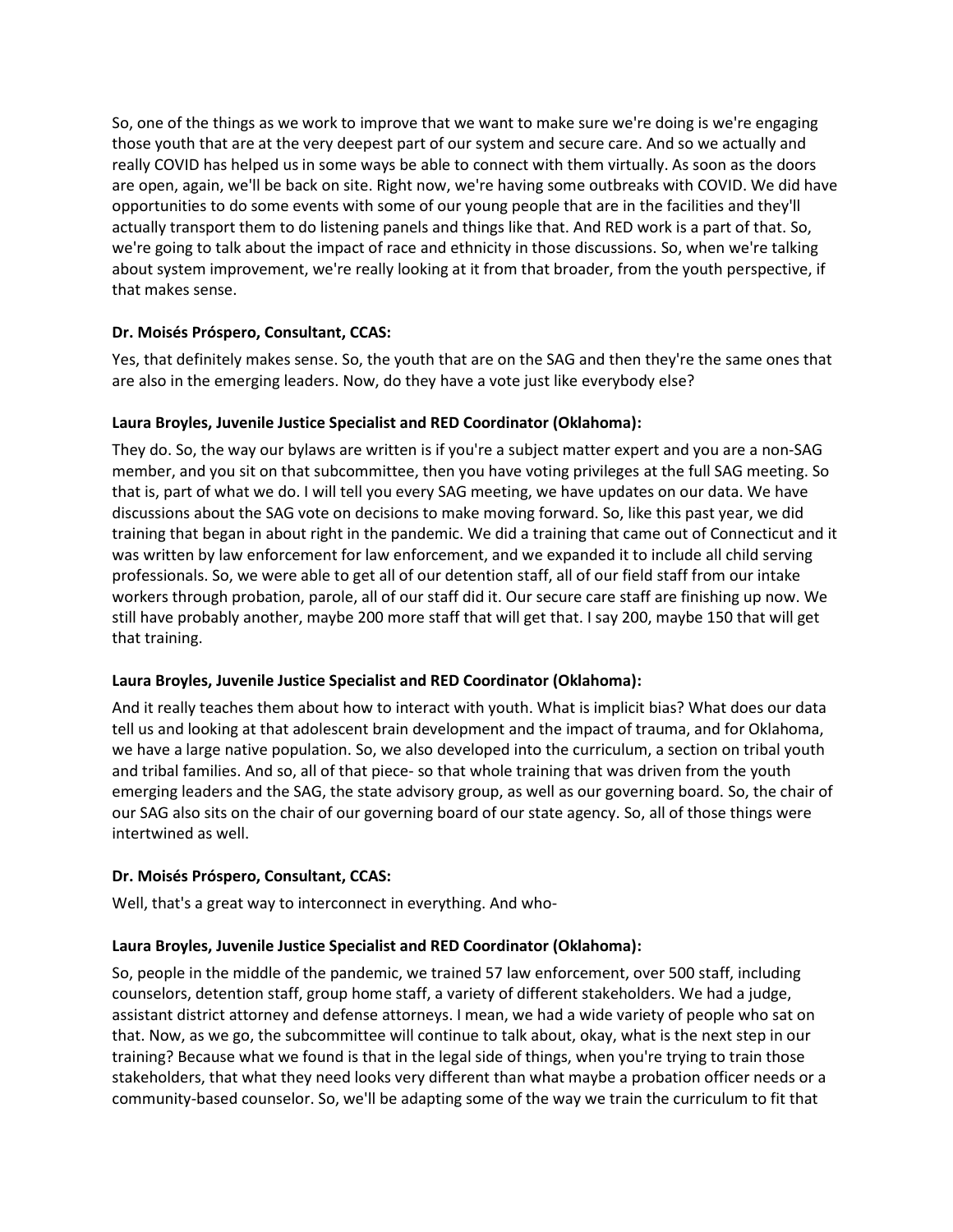legal side, because what we found in Oklahoma is that there's a gap there in understanding even just our youth justice system in general. So that will be something that we'll be working on in this next year, along with law enforcement the rest continues to be our highest place for disparity. And so, we'll continue to partner with them and support them.

## **Dr. Moisés Próspero, Consultant, CCAS:**

How did you identify that, that was an issue?

### **Laura Broyles, Juvenile Justice Specialist and RED Coordinator (Oklahoma):**

The legal part?

### **Dr. Moisés Próspero, Consultant, CCAS:**

Yes.

### **Laura Broyles, Juvenile Justice Specialist and RED Coordinator (Oklahoma):**

So, our executive director is a former prosecutor out of Oklahoma county. And so, her experience, and then our senior general counsel is a former public defender of many years that actually worked in Oklahoma county at the same time as she did. And so, they're both on our staff now. So, they see it from two very unique positions. And so, our SAG and I staff a lot of things with them on how do we get from point A to point B? And what do you recommend? And then pulling in other professionals as well. Some of our field staff, when we trained them, they shared it with their judges and then the judges reached out to us asking for more information. So sometimes that word of mouth is really powerful too.

### **Dr. Moisés Próspero, Consultant, CCAS:**

Nice. And since you have those relationships already, it's much easier to ask those questions, right?

### **Laura Broyles, Juvenile Justice Specialist and RED Coordinator (Oklahoma):**

Yes. And I would say for people who are newer, or maybe they haven't been, some of those relationships aren't yet established is I would just encourage them as they're building it up, to look for the champions. Look for people that have a common belief in what the spirit of the act is and what the act requires, and then partner with them. And it is good to start it at the local level. I know for us, like all of our health departments here have a violence prevention planning that they do, and DMC or RED work fits nicely in their plans. And so, we'll partner with local health departments and then have those look at data with them and examine case studies and build programming out of that. And so, there's things you can do just start small.

### **Laura Broyles, Juvenile Justice Specialist and RED Coordinator (Oklahoma):**

Sometimes it's identifying who you are coordinating body's going to be. And usually, a quick way, easy way to start is with the SAG because we are required by the statute to have specific subject matter experts on our SAGs. So, that's a great way to start. And then as you identify champions, you can begin to build your subcommittee and what that needs to look like. And sometimes you will find that it can change and shift the way that it looks because it's based on political will sometimes. And so, I can't say that mine never looked only one way over the years. It moves and it adapts, and it adjusts with the way the political climate is, but you make sure that that data is still out there, that people are still having the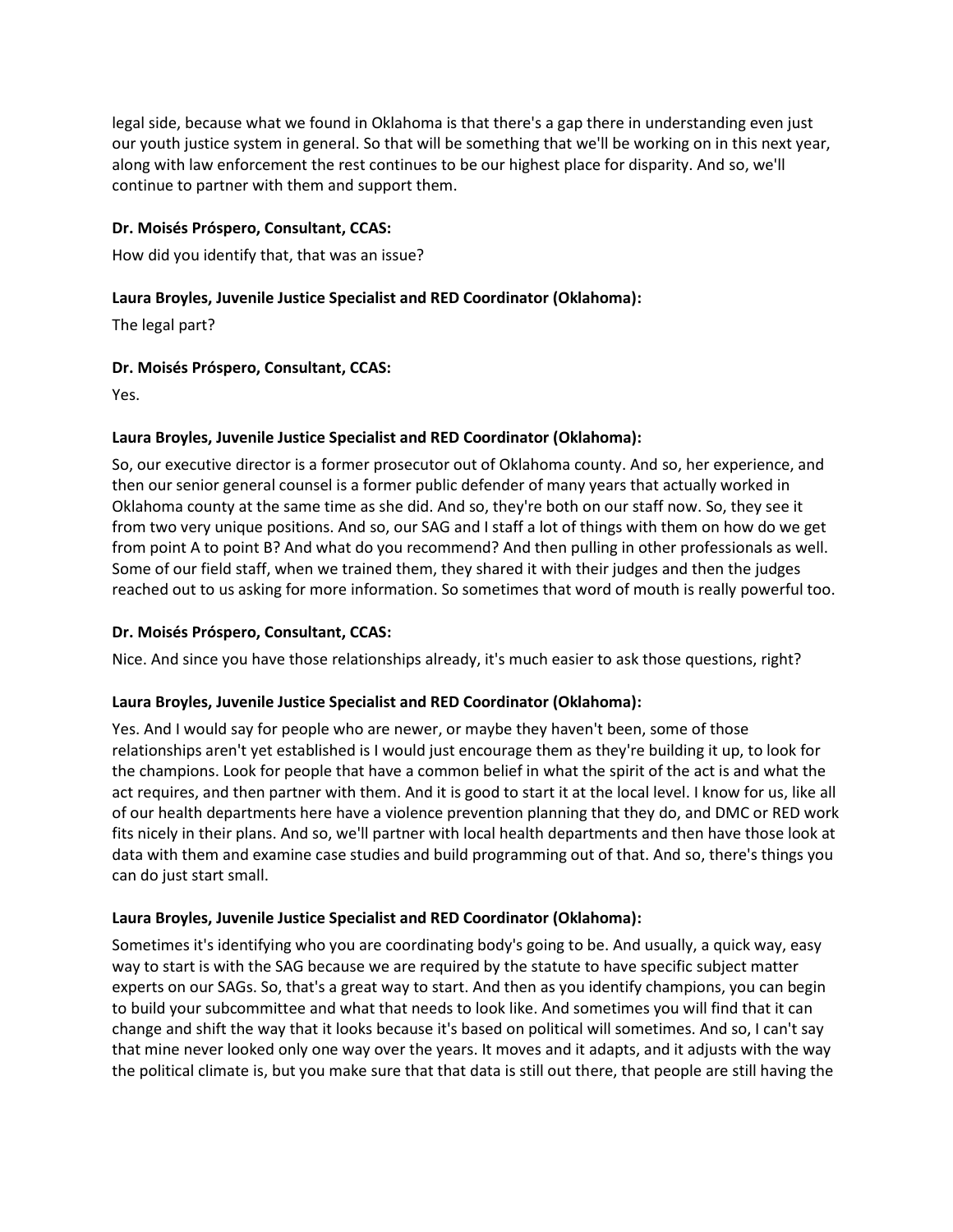discussions and that you're still responding to what is identified through research as contributing factors of what caused the disparity.

### **Dr. Moisés Próspero, Consultant, CCAS:**

I like that. You all reach out to an array of people I don't think about often: public health. Like, "what? It's juvenile justice system, criminal justice," and yet they have so many commonalities with the system, if you can work together and they are also have a lot of data, which you also talked about as well. That's really smart.

### **Laura Broyles, Juvenile Justice Specialist and RED Coordinator (Oklahoma):**

And sometimes they can have financial resources.

### **Dr. Moisés Próspero, Consultant, CCAS:**

Yes.

### **Laura Broyles, Juvenile Justice Specialist and RED Coordinator (Oklahoma):**

So, they can match you with a local coordinator if you don't have the funding in your current budget. And so, we did that with a DMC coordinator there. We actually worked to match them for local coordinator.

### **Dr. Moisés Próspero, Consultant, CCAS:**

That's a great point. Yeah. And that you could help each other financially as well.

### **Laura Broyles, Juvenile Justice Specialist and RED Coordinator (Oklahoma):**

That's right.

## **Cassy Blakley, TA Consultant, Center for Coordinated Assistance to States (CCAS):**

Hi Mo? This is Cassy. Can I jump in real quick?

### **Dr. Moisés Próspero, Consultant, CCAS:**

Yes. Please.

## **Cassy Blakley, TA Consultant, CCAS:**

Sure. I was just going to make an observation, given some of the TTA work that we've done with Oklahoma particularly with their SAG. I think Laura, the first time I met your SAG was like almost four years ago now. And I think one thing that Oklahoma has done, and I think you can hear in what Laura is sharing is they targeted SAG members who are connected deeply in their respective communities throughout their state. The folks on their SAG are well integrated in the community development efforts in local racial, ethnic disparity efforts in their local communities or counties. They've also, I think you all do a really great job of integrating and partnering with the tribal folks at your DSA and within your SAG even before it was, a requirement under the JJRA. So, I think it seems pretty innocuous, but I think it's actually a huge step in what set you up to be so successful in Oklahoma with integrating in is really thinking strategically about who you put around your state advisory group table because they can help make those connections with the local communities and their trusted by their local communities.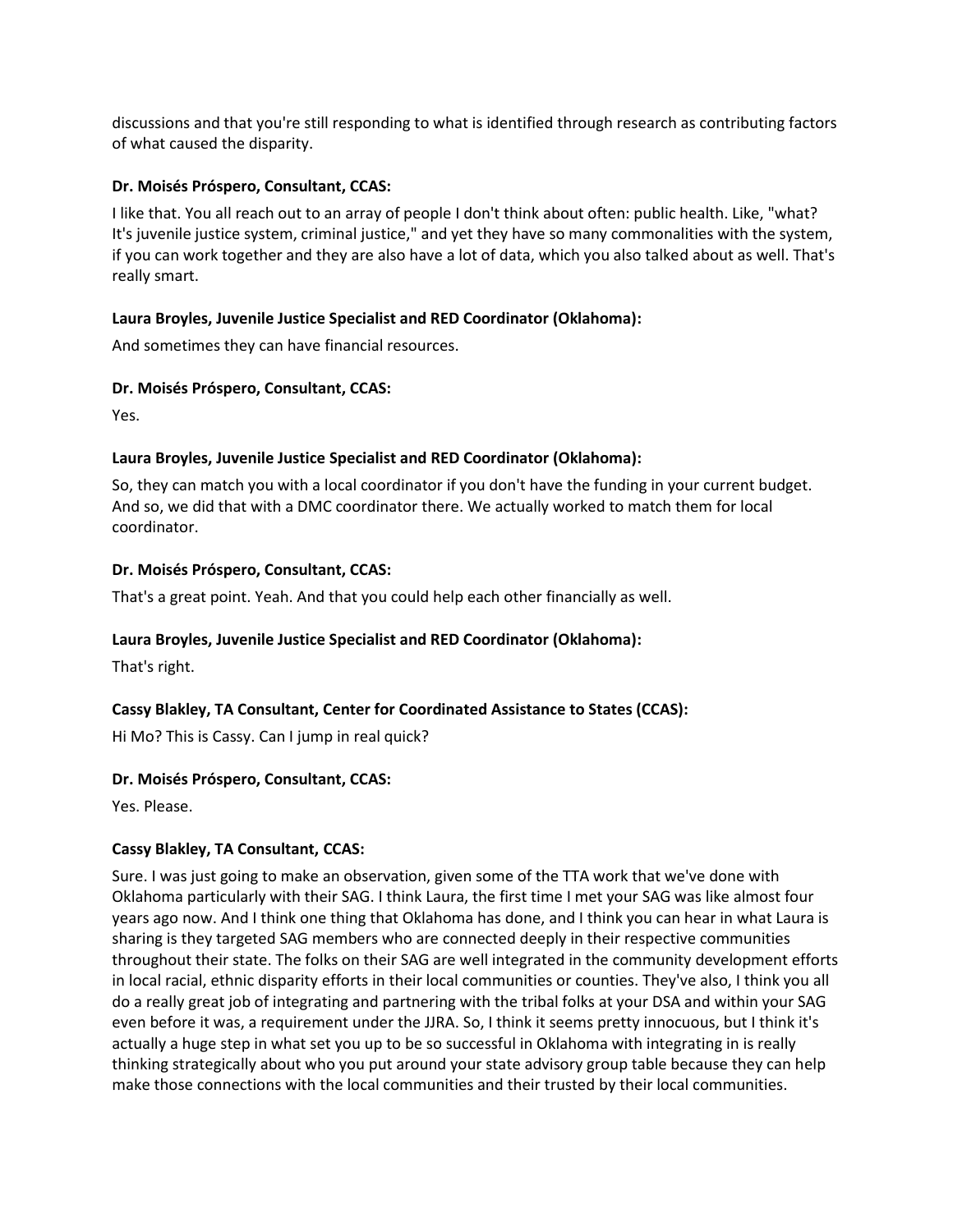### **Laura Broyles, Juvenile Justice Specialist and RED Coordinator (Oklahoma):**

Exactly. And I think that's an interesting point Cassy, because I stepped back and I talked with my staff and really thought through when I talk about champions, that's exactly what I mean because you want the people who are going to carry that message forward and be able to do it at the local level. So, you're right. We did, we gave it a lot of thought and we're giving a lot of thought again, because as time goes on and people have other engagements, you have to always think about your SAG and long-term sustainability. And so that's really what we're doing now. And one of our SAG members I'm hoping to pull on to staff, but I've already charged him with, okay, but we've got to find who will replace you because we've got to make sure this work continues. And so, it's constantly thinking that next step ahead, who's going to step in to carry the work forward. So yeah, that's a good point.

## **Dr. Moisés Próspero, Consultant, CCAS:**

Very nice.

### **Dr. Katie Penkoff, Senior TA Consultant, CCAS:**

And this is Katie related to as Cassy has shared, and folks who've been around for a couple of years who are on the call will remember that Oklahoma brought one of their youth emerging leaders with them to the conference. And I believe that young man has now become a staff member. So, it began with an internship and then led into a staff position, right, Laura?

## **Laura Broyles, Juvenile Justice Specialist and RED Coordinator (Oklahoma):**

Yeah.

## **Dr. Katie Penkoff, Senior TA Consultant, CCAS:**

And then last year you were even able to shift and get folks from your secure care facilities, youth from your secure care facilities there virtually to the conference.

### **Laura Broyles, Juvenile Justice Specialist and RED Coordinator (Oklahoma):**

So yeah, I'm actually super excited. Ulysses Villalobos, so he's still a youth SAG member, but he is also becoming our Latino Family Support Specialist. And he'll be doing that in combination with restorative justice work. And so, I'm super excited. He will be full-time in just a few weeks and he's been working you know, as many hours as he can in that intern position, but he recently graduated and it's time to make sure he's with us full-time so that's been really cool and it's cool to see how I know if something were to happen to me, this work would continue. And I think you always have to be thinking about that because we all work really hard as coordinators and you don't want to see it go away just because you're gone. So, making sure that there's others that will carry that message and then policy and practice in place, too, so that those practices are what they need to be.

## **Dr. Katie Penkoff, Senior TA Consultant, CCAS:**

Thank you so much, Laura. That is really cool. And Dr. Próspero, thank you so much for facilitating that conversation with both Trista and Laura. We're very lucky that they were both here. Our partners from OJJDP, do you have any questions for either Trista or Laura or Dr. Próspero?

### **Tina Borner, State Program Manager, SRAD, OJJDP:**